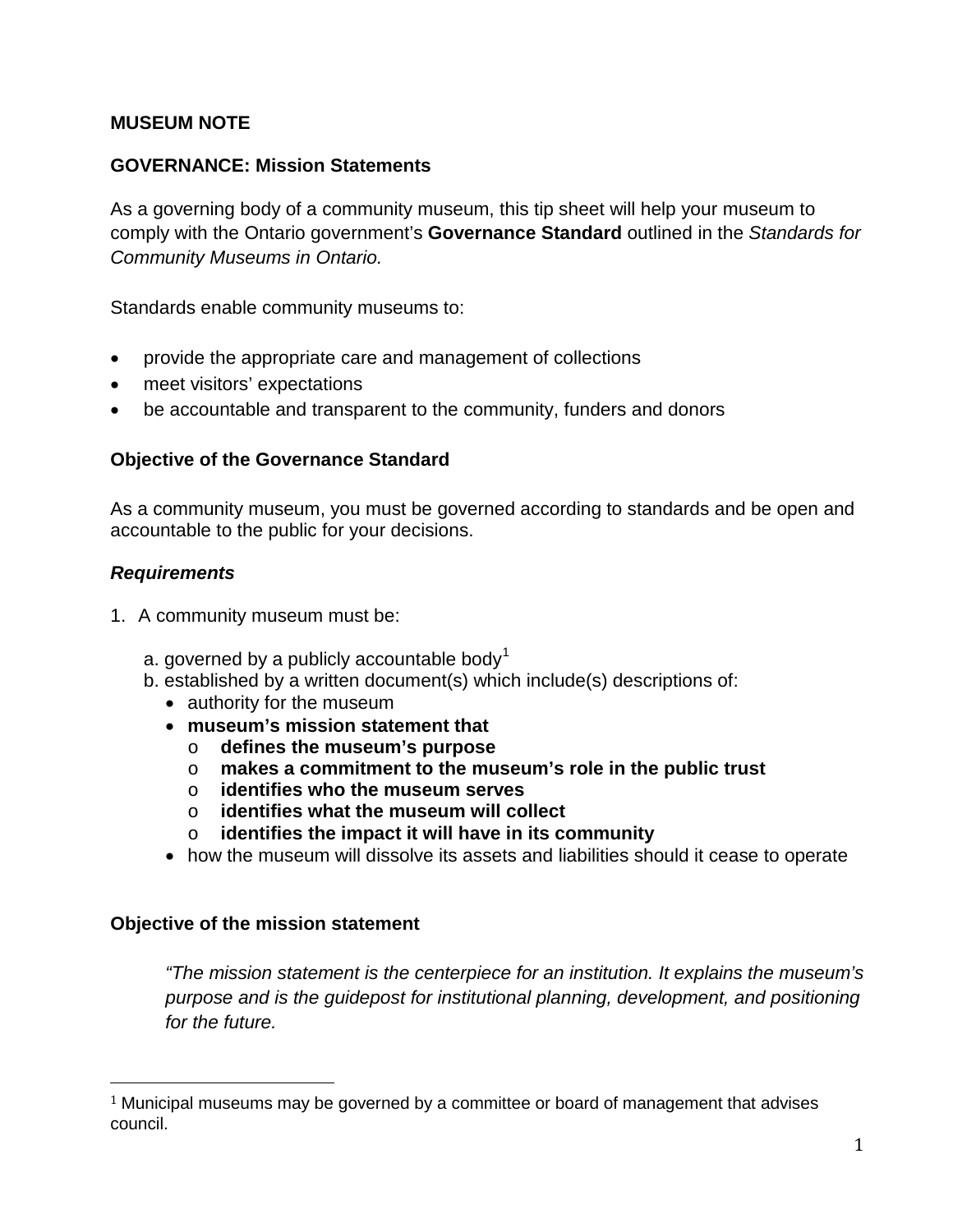*A well-conceived mission statement provides the foundation for leadership to shape institutional vision, values and strategic plans as well as other operational documents, such as policies, that guide the work and direction of the institution."[2](#page-1-0)*

— Gail Anderson, *Museum Mission Statements: Building a Distinct Identity*

Many museums are operating with mission statements drafted in the early 1980s. These often describe what museum staff do – "collect, preserve, educate, exhibit, research" – and then conclude with a vague purpose "for the benefit of future generations."

Such a narrow focus impedes a museum's public accountability.

Your museum's mission statement should be:

- specific
- developed by the museum's governance board and staff, in consultation with your community
- unique to its purpose i.e. community-focused , not internally focused

Your mission statement should answer the questions:

- What business are we in?
- Who do we serve? *The community or audience we want to serve.*
- Why do we exist? *The difference the museum makes in its community and what it will provide the community (audience) it serves in support of the end goal*

If your museum is also a designated heritage property, such as a national historic site, your mission – to protect and conserve the site – is established by the designation.

Your challenge is to work with the community to define your mission statement as something other than an end in itself. For example, the mission statement of a local museum in a nationally designated post office can be to build a sense of place and identity, helping to define the town, village or hamlet.

## **Examples of appropriate mission statements**

The mission statements below clearly identify the museum's **purpose and end goal**, as well as the relationship to its audience and community:

<span id="page-1-0"></span><sup>&</sup>lt;sup>2</sup> Gail Anderson, ed. Museum Mission Statements: Building a Distinct Identity. Washington, D.C.: American Association of Museums, 2000, p.1. i<br>I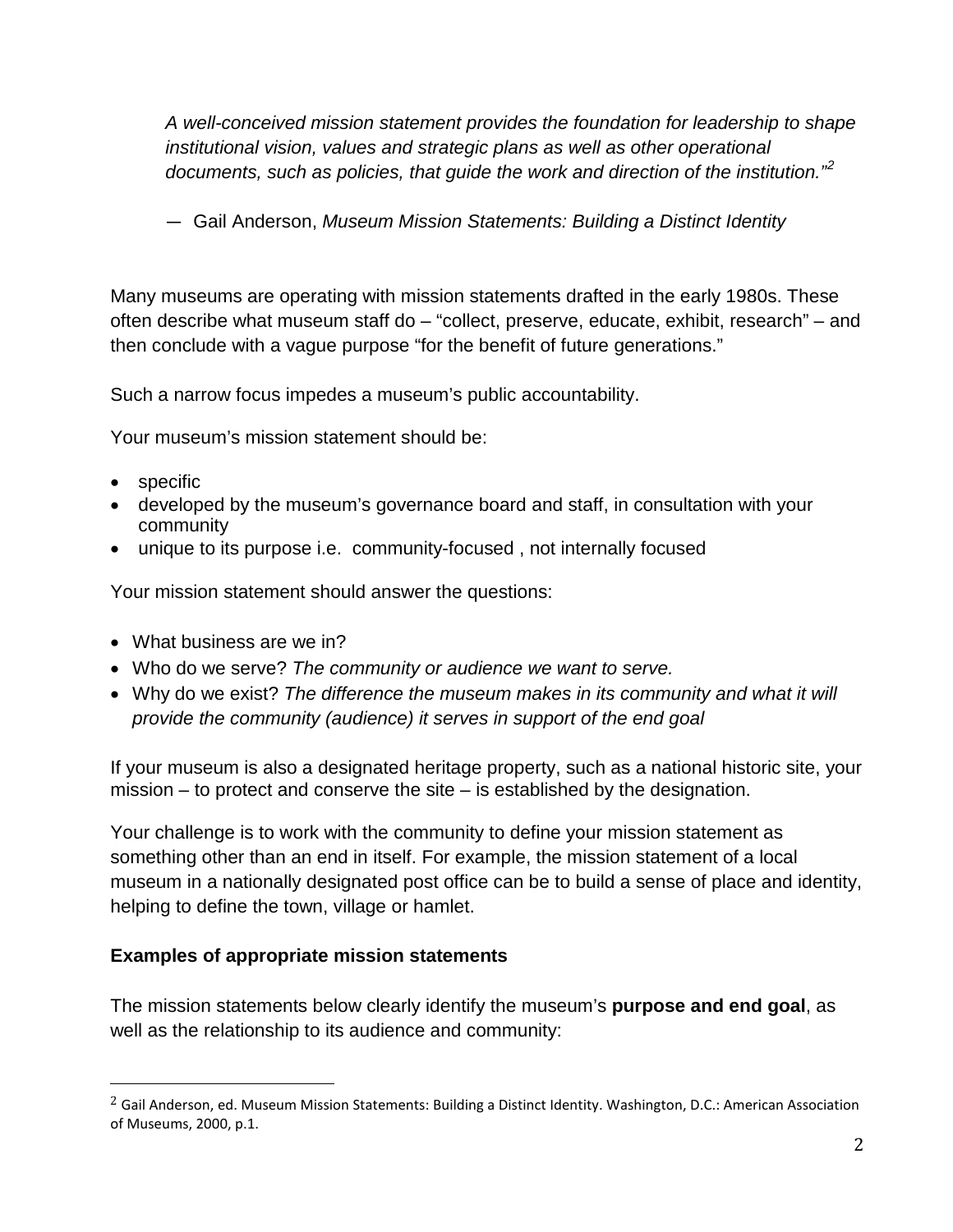### Museum of Ontario Archaeology

*Through stewardship, research, and education the Museum continually strives to advance our understanding of Ontario's archaeological heritage. We bring the human past to life, make it relevant to understanding the present, and inspire an appreciation of, and respect for, Ontario's cultural diversity.*

## Textile Museum of Canada

*The Textile Museum of Canada's mission is to engage the public in the discovery, appreciation and understanding of diverse cultural experiences through the art and craft of textiles, both past and present, and through this rich lens advance understanding of local and global issues.*

# Waterford Heritage & Agricultural Museum

*Waterford Heritage & Agricultural Museum (WHAM) offers a vibrant public space where community members can gather to learn, to create, to discuss, to perform, and to socialize. Through its collection, research, exhibitions, and programming, WHAM creates opportunities for connections and participation.*

## **Put your mission statement to work**

A well-crafted mission statement should guide all aspects of museum operations and decisions.

As the governing board, this is where your investment of time and critical thinking will pay off for the success of your museum in its community.

Your statement will help you make governance (e.g. policy) and operational (e.g. staff) decisions about your:

- collections
- exhibits
- programs
- organizational (strategic) planning
- research
- community focus
- new initiatives (e.g. project grant funding, partnerships)
- work plans and performance indicators

# **Evaluating Success**